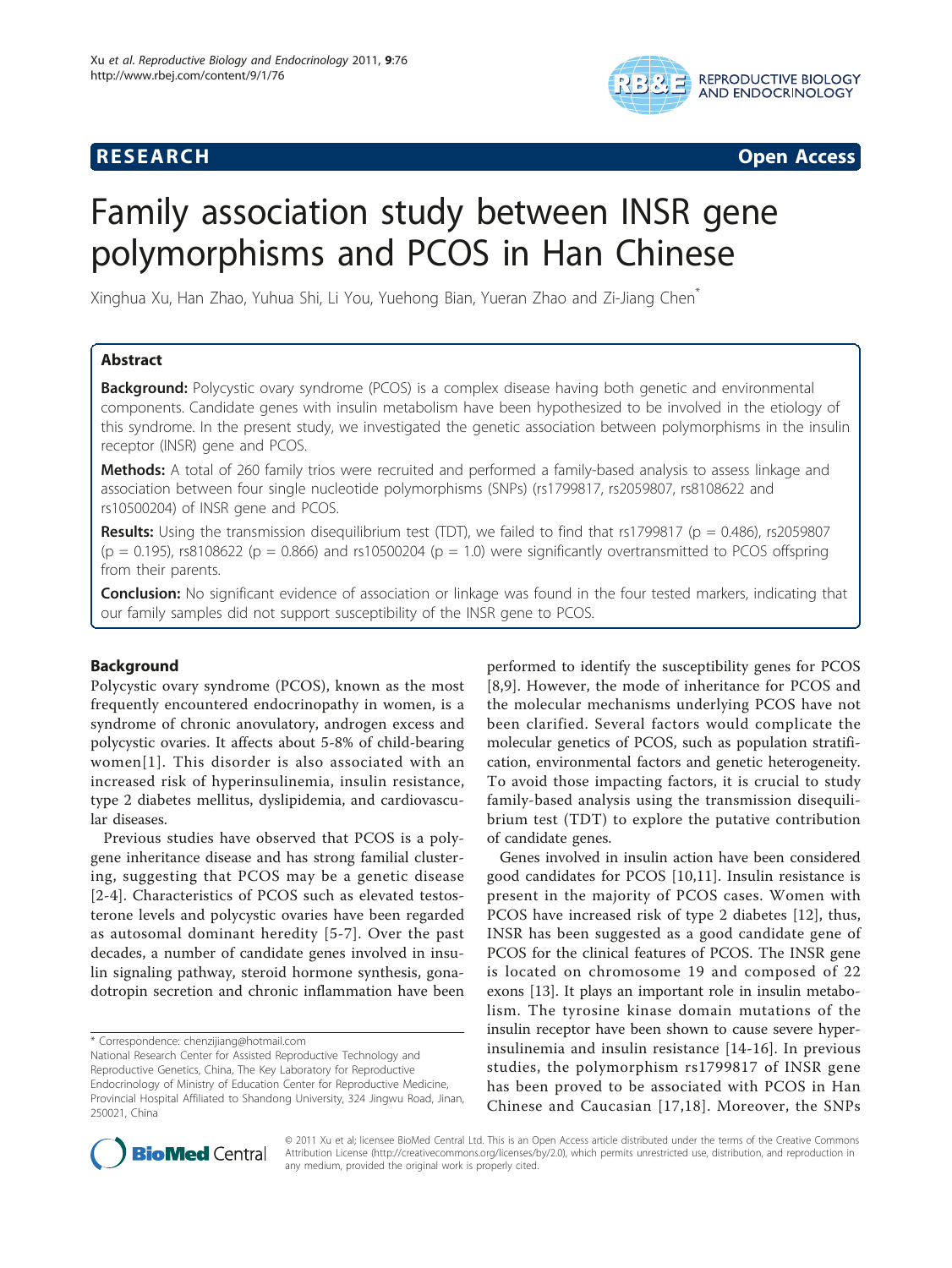rs2059807, rs8108622 and rs10500204, which arose from our recent work of large scale PCOS genome-wide association analyses, were also suspected to be associated with PCOS [[18\]](#page-4-0).

To further investigate the relationship between rs1799817, rs2059807, rs8108622 and rs10500204 in the INSR gene and the pathogenesis of PCOS, a familybased analysis was performed in 260 PCOS family trios of the present study. TDT was applied to assess linkage and association between PCOS and the candidate gene that may provide a better understanding of the contribution of INSR gene variation in the development of PCOS.

#### Methods

#### **Subjects**

Women with PCOS were recruited from the Center for Reproductive Medicine, Provincial Hospital Affiliated to Shandong University during the period from July 2007 to February 2010. PCOS was diagnosed according to the 2003 Rotterdam criteria [\[19](#page-4-0)], i.e., at least two of the following three features: oligomenorrhea or amenorrhea, clinical or biochemical hyperandrogenism and polycystic ovaries on ultrasound. Other related diseases, such as adrenal congenital hyperplasia, Cushing syndrome, and androgen-secreting tumors were excluded.

A total of 260 PCOS Han Chinese family trios [one affected daughter (proband) and both parents, 780 members] were recruited for this study. Informed consent for molecular studies obtained from all subjects, the study was approved by the Ethics Committees of Shandong University.

The mean age of 260 affected women was 27.42 years  $(27.42 \pm 4.02$  in mean  $\pm$  standard deviation (SD)) and the mean body mass index (BMI) was  $25.13 \text{ kg/m}^2$  $(25.13 \pm 4.29 \text{ in mean } \pm \text{ SD})$ . The mean levels of total testosterone were 61.25 ng/dl (61.25  $\pm$  33.86 in mean  $\pm$ SD). Among all the probands, the mean levels of fasting glucose and fasting insulin were 5.47 mmol/L  $(5.47 \pm$ 1.31 in mean  $\pm$  SD) and 11.09 mIU/L (11.09  $\pm$  6.95 in mean ± SD), respectively (Table 1).

### Table 1 Clinical and metabolic characteristics of PCOS patients

|              | Mean  | SD    |
|--------------|-------|-------|
| Age (year)   | 27.42 | 4.02  |
| BMI (kg/m2)  | 25.13 | 4.29  |
| $TT$ (ng/dl) | 61.25 | 33.86 |
| FG (mmol/L)  | 5.47  | 131   |
| FINS (mIU/L) | 11.09 | 6.95  |

SD, standard deviation; TT, Total testosterone; FG, Fasting glucose; FINS, Fasting insulin

#### Genotyping

A 5 ml whole-blood sample was collected for each subject. Genomic DNA was extracted using a QIAamp DNA mini kit (QIAGEN, Hilden,, Germany) according to the manufacturer's protocol. Four valid SNPs (rs1799817, rs2059807, rs8108622 and rs10500204) in the INSR gene were amplified using polymerase chain reaction (PCR) with three pairs of INSR-specific primers (rs8108622 and rs10500204 share a pair of primers). Positional information of the four SNPs was shown in Table 1. The following PCR primers were used for rs1799817: 5' -GGTCAACGAGTCAGCCAGTCT-3' (sense), and reverse 5'- TCCAGAAAGTGATGAGA-CAGTGAT -3' (antisense); for rs2059807: 5' - GACC-CAGTATGCCATCTTTGTG -3' (sense), and reverse 5'- TGCTTGAGCCCAGGAGTTTG -3' (antisense); and for rs8108622 and rs10500204: 5' - GTCCCAGATAC-CAAGGATGTGC -3' (sense), and reverse 5'- GAGAA TTAGCCAAGCGAGAGTGT -3' (antisense). The reaction was carried out under the following conditions: initial denaturation at 95°C for 5 min followed by 35 cycles of denaturation at 94°C for 30 s, annealing for 30 s at 60°C, extension at 72°C for 1 min, and finally 72°C for 7 min. The PCR products were first analyzed by 1% agarose gel electrophoresis (AGE) and then sequenced on an automated sequencer (ABI PRISM 310; Applied Biosystems, Foster City, CA).

# Statistical analysis

Descriptive statistics for individual SNPs, including minor allele frequency (MAF), Hardy-Weinberg equilibrium as well as linkage disequilibrium (LD) statistics between SNPs  $(D', r^2)$  were obtained from Haploview 4.2 [[20](#page-4-0)]. Then association between the four SNPs and PCOS was tested by the TDT analysis which was performed using Haploview 4.2 [[20\]](#page-4-0). Statistical significance was considered at the two-tailed P level of 0.05. The TDT is a valid Chi-square test statistic for the linkage hypothesis, regardless of population history. In the TDT test, by collecting unrelated PCOS family trios, we analyze the difference between the probability of parents-to-offspring transmission and the hypothesis of no association (probability of transmission 50%). If the discrepancy exists, the reason would be the association between INSR polymorphisms and PCOS.

The haplotype structure for SNPs in rs8108622 and rs10500204 (only these two SNPs were in strong linkage disequilibrium) was constructed and analyzed with Haploview 4.2 [\[20\]](#page-4-0).

# Results

#### MAFs and TDT analysis

A total of 260 families were used for the analysis. The MAFs of these SNPs were 0.377(rs1799817), 0.313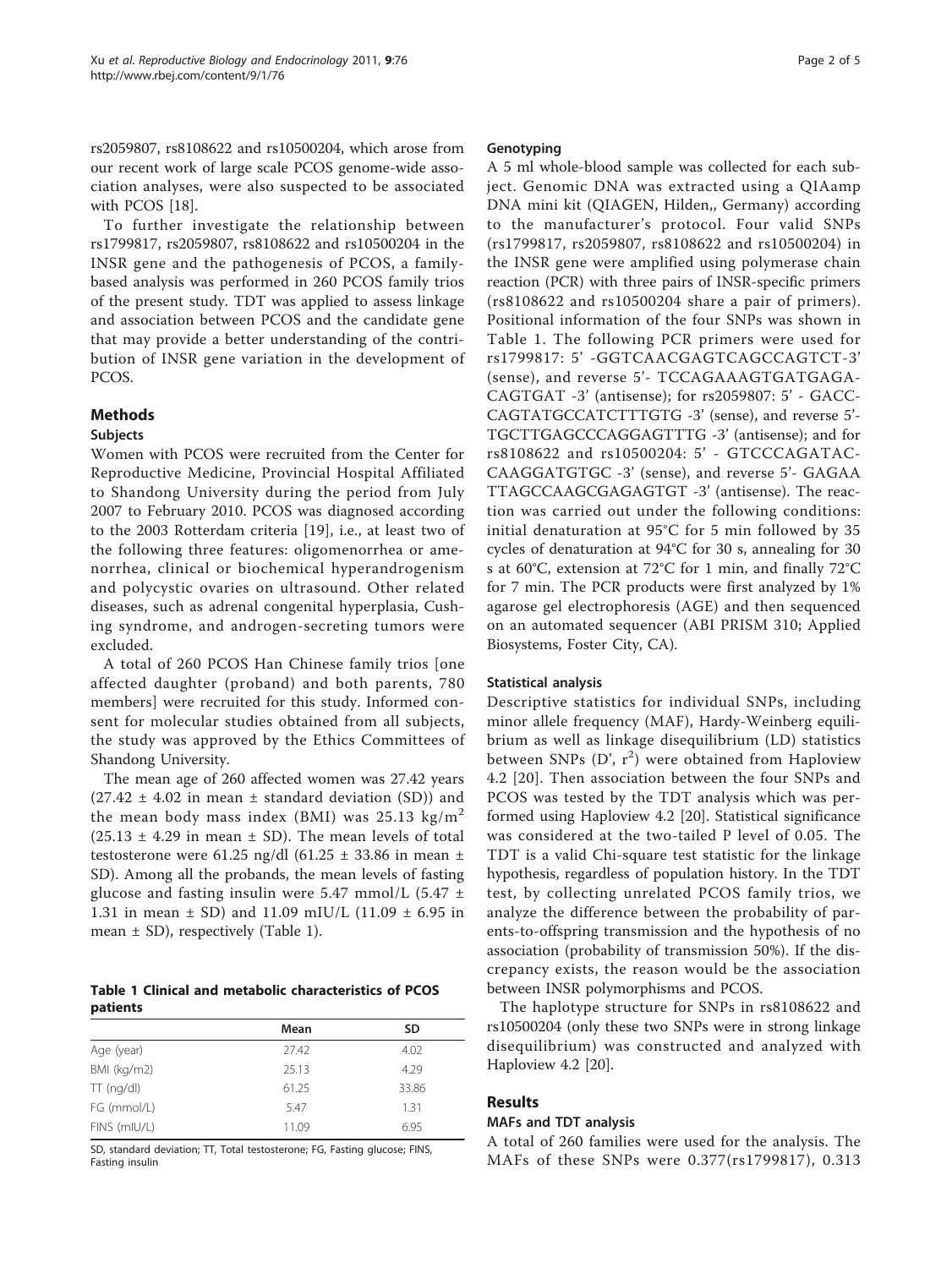Table 2 Positional Information and summary statistics for SNPs in the INSR gene

| Location<br>Variant |            | Position <sup>a</sup> | <b>Alleles</b> <sup>b</sup> | HWE p | <b>MAF</b> |
|---------------------|------------|-----------------------|-----------------------------|-------|------------|
| rs1799817           | Fxon 17    | 197125297             | C/T                         | 0957  | 0377       |
| rs2059807           | Intron 8   | 197166109             | T/C                         | 0.193 | 0313       |
| rs8108622           | $Intron$ 3 | 197182753             | T/A                         | 0.480 | 0153       |
| rs10500204          | Intron $3$ | 197182963             | A/C                         | 0.480 | 0153       |

 $a$  Contig accession number is NT\_011255.14;  $b$  Minor allele in bold MAF, Minor allele frequency

(rs2059807), 0.153 (rs8108622) and 0.153 (rs10500204), respectively, and the four SNPs were in Hardy-Weinberg equilibrium ( $p > 0.05$ ) (Table 2).

TDT analysis was only performed with at least one parent being heterozygous, so in the all 260 nuclear families, 249 trios of rs1799817, 238 trios of rs2059807, 140 trios of rs8108622, 140 trios of rs10500204 were entered the TDT analysis. Results from TDT were shown in Table 3. No significant transmission disequilibrium between the alleles of the four SNPs and PCOS was found (rs1799817:  $\chi^2$  = 0.486, p = 0.486; rs2059807:  $\chi^2$  = 1.681, p = 0.195; rs8108622:  $\chi^2$  = 0.029, p = 0.866; rs10500204:  $\chi^2$  = 0, p = 1.0; see Table 3). The results indicated that the four SNPs may not participate in the pathogenesy of PCOS.

#### Haplotype analysis

Linkage disequilibrium was also analyzed in the subjects. Only rs8108622 and rs10500204 were in strong LD  $(r^2 = 0.93, D' = 0.965)$ , so haplotype analysis was pursued. However, the haplotypes did not correlate well with association with PCOS, as determined by TDT (Table [4\)](#page-3-0).

# **Discussion**

As a complex multigenic and heteroplasmy disease, various susceptibility genes of PCOS interact with each other and the environmental factors also influence the occurrence and development of the syndrome [[21](#page-4-0)]. Concerning molecular genetic studies, PCOS is one of the most extensively studied endocrinopathys in women, and attention has been given to insulin resistance, with special focus on the INSR gene, with uncertain results. Therefore, in this study, we used family-based analysis in order to investigate the relationship between the INSR gene SNPs and the genetic component of PCOS.

Table 3 TDT results for the four SNPs in INSR gene

Our data showed that the MAFs of these SNPs were 0.377(rs1799817), 0.313 (rs2059807), 0.153 (rs8108622) and 0.153 (rs10500204), respectively, consistent with the common population (NCBI) and our recent research data. The MAFs in NCBI were 0.427 (rs1799817), 0.28 (rs2059807), 0.126 (rs8108622) and 0.129 (rs10500204), respectively. And the MAFs of our recent research cases were 0.408(rs1799817), 0.342 (rs2059807), 0.178 (rs8108622) and 0.179 (rs10500204), respectively [[17](#page-4-0),[18](#page-4-0)]. Thus there was no selection bias of our subjects.

The SNP in exon 17 of the INSR gene, in the tyrosine kinase domain of the insulin receptor have been paid more attention. Siegel et al [[22\]](#page-4-0)found an association between rs1799817 and PCOS. They argued for the first time that the INSR gene itself took part in the development of PCOS. Similarly, we also found the polymorphism itself may predispose to the development of PCOS [[17](#page-4-0)]. In India, the researchers found an association of rs1799817 with indices of insulin resistance and hyperandrogenemia in the same subgroup [[21\]](#page-4-0). Not corroborating previous studies, we failed to find that rs1799817, rs2059807, rs8108622 and rs10500204 were significantly over-transmitted to PCOS offspring from their parents by using a genetic approach of association analysis. Moreover, the analysis of the haplotypes did not show evidence of association between these polymorphisms and PCOS. The results of the analysis of individual alleles, as well as the analysis of haplotypes, appeared to exclude a direct role of rs1799817 in exon 17, rs2059807 in intron 8, rs8108622 and rs10500204 in intron 3 at the INSR gene in the pathogenesis of PCOS in our sample. As well as a case-control association study carried out in Korean population, they also failed to provide evidence for the association between INSR gene and PCOS [\[12\]](#page-3-0).

The discrepancy between these studies may be caused by population stratification. Considering using the classic case-control design would have the limitation that associations between allelic variants in candidate genes and disease might have arisen on account of population stratification by ethnicity or environmental factors [\[23](#page-4-0)], a family-based association study (case-parent trios) was used in the present research rather than unrelated cases and controls (case-control study). Using the TDT analysis, a particularly appropriate test for a possible role of a

| Marker ID  | Overtransmitted allele |     | Not-T | <b>Total TDT</b> | <b>Transmission frequency</b> | TDT $\gamma^2$ | P-value |
|------------|------------------------|-----|-------|------------------|-------------------------------|----------------|---------|
| rs1799817  |                        | 130 | 19    | 249              | 0.522                         | 0.486          | 0.486   |
| rs2059807  |                        | 129 | 109   | 238              | 0.542                         | .681           | 0.195   |
| rs8108622  |                        |     | 69    | 140              | 0.507                         | 0.029          | 0.866   |
| rs10500204 | $\sim$                 | 70  | 70    | 140              | 0.500                         |                |         |

T, number of transmissions in TDT analysis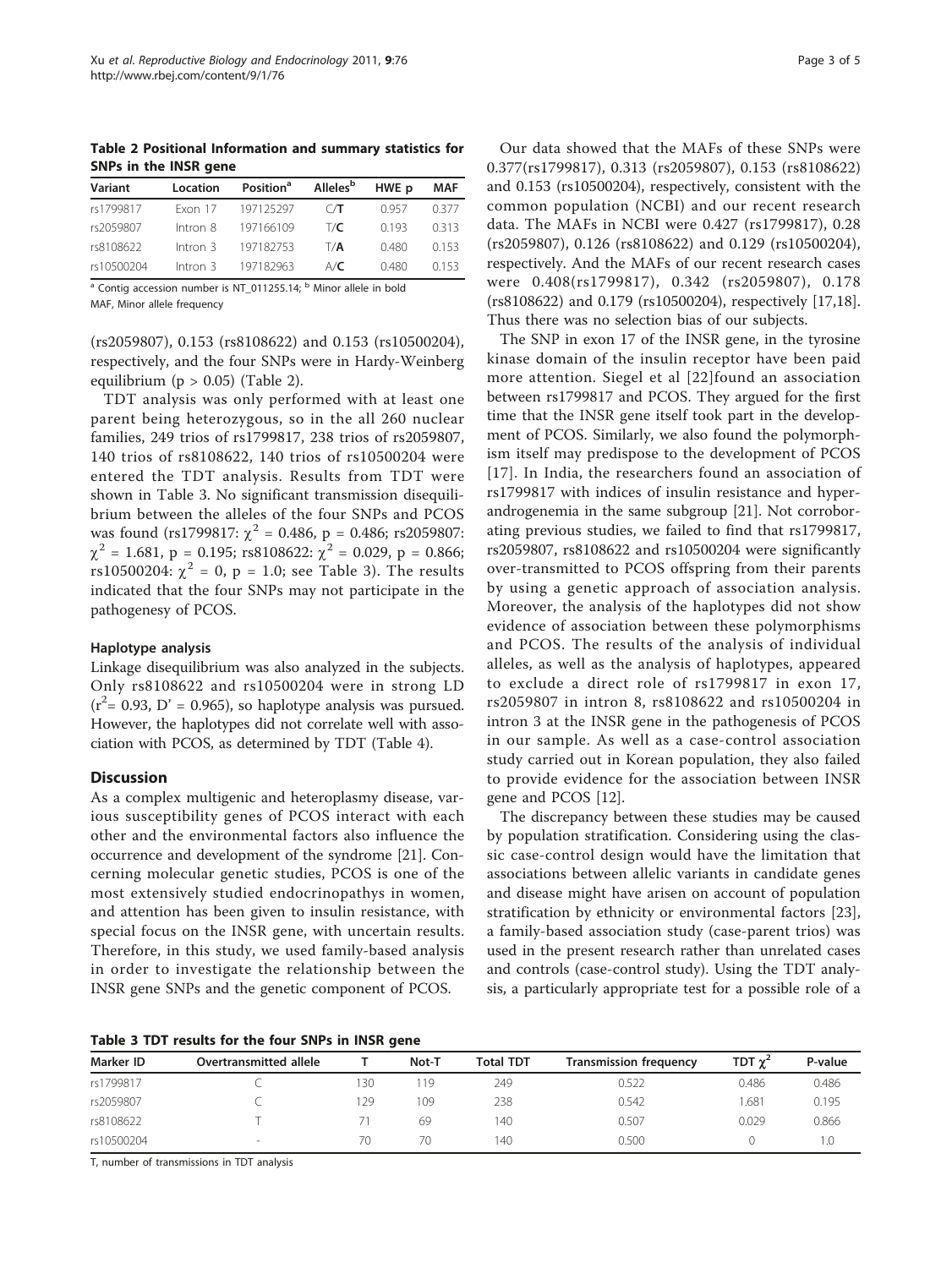| SNP haloptype allele <sup>a</sup> | Allele frequency |    | Not-T | <b>Total TDT</b> | <b>Transmission frequency</b> | TDT $\gamma^2$ | <sup>o</sup> -value |
|-----------------------------------|------------------|----|-------|------------------|-------------------------------|----------------|---------------------|
| A.TA                              | 0.84             |    | 69    | ⊥                | ).51                          | 0.064          | 0.801               |
| <b>B.AC</b>                       | .15C             | 68 | 6,    |                  | 0.504                         | 0.007          | 0.931               |

<span id="page-3-0"></span>Table 4 TDT analysis for the SNP haplotypes in INSR gene

<sup>a</sup> Order of SNPs in haplotype: rs8108622, rs10500204.

T, number of transmissions in TDT analysis

candidate gene [10] in a family-based association study, we can get rid of the influence of population stratification. The result indicated that these polymorphisms at the INSR gene were unlikely to be relevant in the development of PCOS in our sample.

In addition, as environmental factors are also involved in PCOS [\[24,25\]](#page-4-0), the interaction with gene may be a key point of the pathogenesis in PCOS, not only the gene itself. When we used the family trios analyzing the subjects' genotypes, the interaction would be exorcized. So that may be one reason for we did not find any association between the four SNPs and PCOS.

Our results also showed that the MAFs of both of rs8108622 and rs10500204 were only 15.3%, therefore, the number of families that could be analyzed using TDT was small (only 140). Thus, we speculated that negative result of our association study of INSR gene with PCOS might due to the low frequency of the two SNPs in Chinese Han population. And a larger scale family-based research should be carried out to identify the role of the SNPs in PCOS. Furthermore, because of the highly polymorphic of INSR molecule, further investigations are needed to address the contribution of other SNPs and several polymorphisms in the form of haplotypes [[26\]](#page-4-0). There is the possibility that molecular defects in other genes that regulate the expression of the INSR gene could be involved in the pathogenesis of PCOS.

Our study covered a relatively large series of PCOS trios and represents the first family association study providing data about the INSR gene and PCOS in a Chinese Han population. Finally, we have to mention that PCOS is a multi-factorial disease, even though our data showed no evidence that INSR gene polymorphism increases the risk of developing the syndrome, further investigations with an increased number of subjects and more SNPs are necessary.

#### Conclusions

In the present study the relationship between the INSR gene SNPs and the pathogenesis of PCOS was investigated in 260 PCOS family trios. Using the transmission disequilibrium test, we failed to find that rs1799817, rs2059807, rs8108622 and rs10500204 were significantly over-transmitted to PCOS offspring from their parents. Our family based research did not support susceptibility of the INSR gene to PCOS and further investigations

with an increased number of subjects and more SNPs are necessary.

#### Acknowledgements

We thank Li Che (Cleveland, Ohio) for language editing. This work was partially supported by the National Basic Research Program of China (973 Program) (2007CB947403, 2010CB945000) and by Graduate Innovation Foundation of Shandong University (21300070613242).

#### Authors' contributions

XX participated in the design of the study, collected the materials, carried out all experiments and drafted the manuscript. HZ, YS, YZ, and Z-JC participated in the design of the study and helped to draft the manuscript. LY and YB helped to carry out PCR and collected the materials. All authors read and approved the final manuscript.

#### Competing interests

The authors declare that they have no competing interests.

#### Received: 24 March 2011 Accepted: 6 June 2011 Published: 6 June 2011

#### References

- 1. Azziz R, Woods KS, Reyna R, Key TJ, Knochenhauer ES, Yildiz BO: [The](http://www.ncbi.nlm.nih.gov/pubmed/15181052?dopt=Abstract) [prevalence and features of the polycystic ovary syndrome in an](http://www.ncbi.nlm.nih.gov/pubmed/15181052?dopt=Abstract) [unselected population.](http://www.ncbi.nlm.nih.gov/pubmed/15181052?dopt=Abstract) J Clin Endocrinol Metab 2004, 89:2745-2749.
- 2. Legro RS, Driscoll D, Strauss JF, Fox J, Dunaif A: [Evidence for a genetic](http://www.ncbi.nlm.nih.gov/pubmed/9843997?dopt=Abstract) [basis for hyperandrogenemia in polycystic ovary syndrome.](http://www.ncbi.nlm.nih.gov/pubmed/9843997?dopt=Abstract) Proc Natl Acad Sci USA 1998, 95:14956-14960.
- 3. Legro RS, Bentley-Lewis R, Driscoll D, Wang SC, Dunaif A: [Insulin resistance](http://www.ncbi.nlm.nih.gov/pubmed/11994352?dopt=Abstract) [in the sisters of women with polycystic ovary syndrome: association](http://www.ncbi.nlm.nih.gov/pubmed/11994352?dopt=Abstract) [with hyperandrogenemia rather than menstrual irregularity.](http://www.ncbi.nlm.nih.gov/pubmed/11994352?dopt=Abstract) J Clin Endocrinol Metab 2002, 87:2128-2133.
- 4. Amato P, Simpson JL: [The genetics of polycystic ovary syndrome.](http://www.ncbi.nlm.nih.gov/pubmed/15380142?dopt=Abstract) Best Pract Res Clin Obstet Gynaecol 2004, 18:707-718.
- 5. Govind A, Obhrai MS, Clayton RN: [Polycystic ovaries are inherited as an](http://www.ncbi.nlm.nih.gov/pubmed/9920059?dopt=Abstract) [autosomal dominant trait: analysis of 29 polycystic ovary syndrome and](http://www.ncbi.nlm.nih.gov/pubmed/9920059?dopt=Abstract) [10 control families.](http://www.ncbi.nlm.nih.gov/pubmed/9920059?dopt=Abstract) J Clin Endocrinol Metab 1999, 84:38-43.
- 6. Yildiz BO, Yarali H, Oguz H, Bayraktar M: [Glucose intolerance, insulin](http://www.ncbi.nlm.nih.gov/pubmed/12727950?dopt=Abstract) [resistance, and hyperandrogenemia in first degree relatives of women](http://www.ncbi.nlm.nih.gov/pubmed/12727950?dopt=Abstract) [with polycystic ovary syndrome.](http://www.ncbi.nlm.nih.gov/pubmed/12727950?dopt=Abstract) J Clin Endocrinol Metab 2003, 88:2031-2036.
- 7. Sam S, Legro RS, Essah PA, Apridonidze T, Dunaif A: [Evidence for](http://www.ncbi.nlm.nih.gov/pubmed/16632599?dopt=Abstract) [metabolic and reproductive phenotypes in mothers of women with](http://www.ncbi.nlm.nih.gov/pubmed/16632599?dopt=Abstract) [polycystic ovary syndrome.](http://www.ncbi.nlm.nih.gov/pubmed/16632599?dopt=Abstract) Proc Natl Acad Sci USA 2006, 103:7030-7035.
- 8. Escobar-Morreale HF, Luque-Ramirez M, San Millan JL: [The molecular](http://www.ncbi.nlm.nih.gov/pubmed/15561799?dopt=Abstract)[genetic basis of functional hyperandrogenism and the polycystic ovary](http://www.ncbi.nlm.nih.gov/pubmed/15561799?dopt=Abstract) [syndrome.](http://www.ncbi.nlm.nih.gov/pubmed/15561799?dopt=Abstract) Endocr Rev 2005, 26:251-282.
- 9. Diamanti-Kandarakis E, Piperi C, Spina J, Argyrakopoulou G, Papanastasiou L, Bergiele A, Panidis D: Polycystic ovary syndrome: the influence of environmental and genetic factors. Hormones (Athens) 2006, 5:17-34.
- 10. Urbanek M, Legro RS, Driscoll DA, Azziz R, Ehrmann DA, Norman RJ, Strauss JF, Spielman RS, Dunaif A: [Thirty-seven candidate genes for](http://www.ncbi.nlm.nih.gov/pubmed/10411917?dopt=Abstract) [polycystic ovary syndrome: strongest evidence for linkage is with](http://www.ncbi.nlm.nih.gov/pubmed/10411917?dopt=Abstract) [follistatin.](http://www.ncbi.nlm.nih.gov/pubmed/10411917?dopt=Abstract) Proc Natl Acad Sci USA 1999, 96:8573-8578.
- 11. Dunaif A: [Insulin resistance and the polycystic ovary syndrome:](http://www.ncbi.nlm.nih.gov/pubmed/9408743?dopt=Abstract) [mechanism and implications for pathogenesis.](http://www.ncbi.nlm.nih.gov/pubmed/9408743?dopt=Abstract) Endocr Rev 1997, 18:774-800.
- 12. Lee EJ, Yoo KJ, Kim SJ, Lee SH, Cha KY, Baek KH: [Single nucleotide](http://www.ncbi.nlm.nih.gov/pubmed/16806206?dopt=Abstract) [polymorphism in exon 17 of the insulin receptor gene is not associated](http://www.ncbi.nlm.nih.gov/pubmed/16806206?dopt=Abstract)